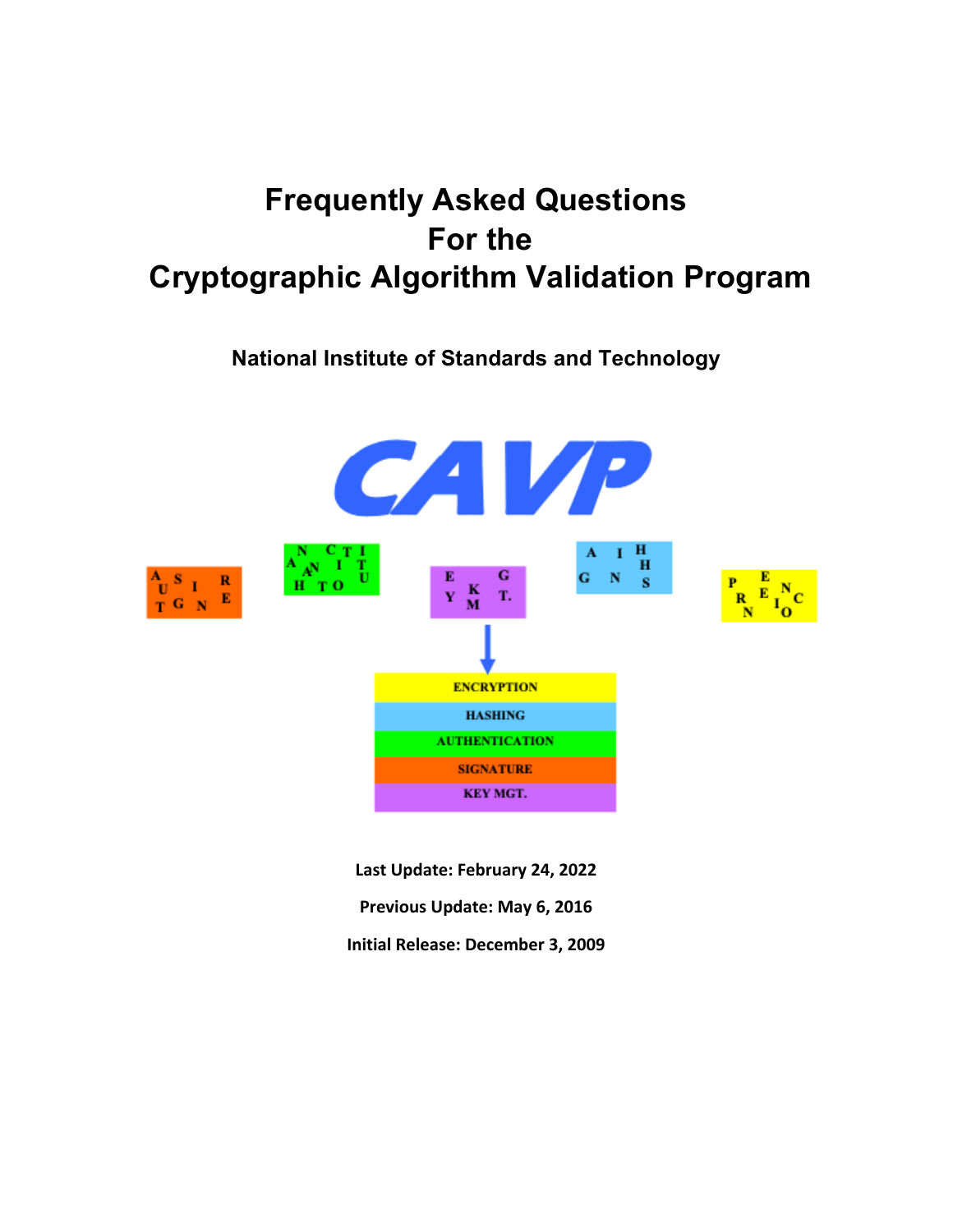**Change Log:**

## **2/24/22**

• **New FAQ written; old questions removed**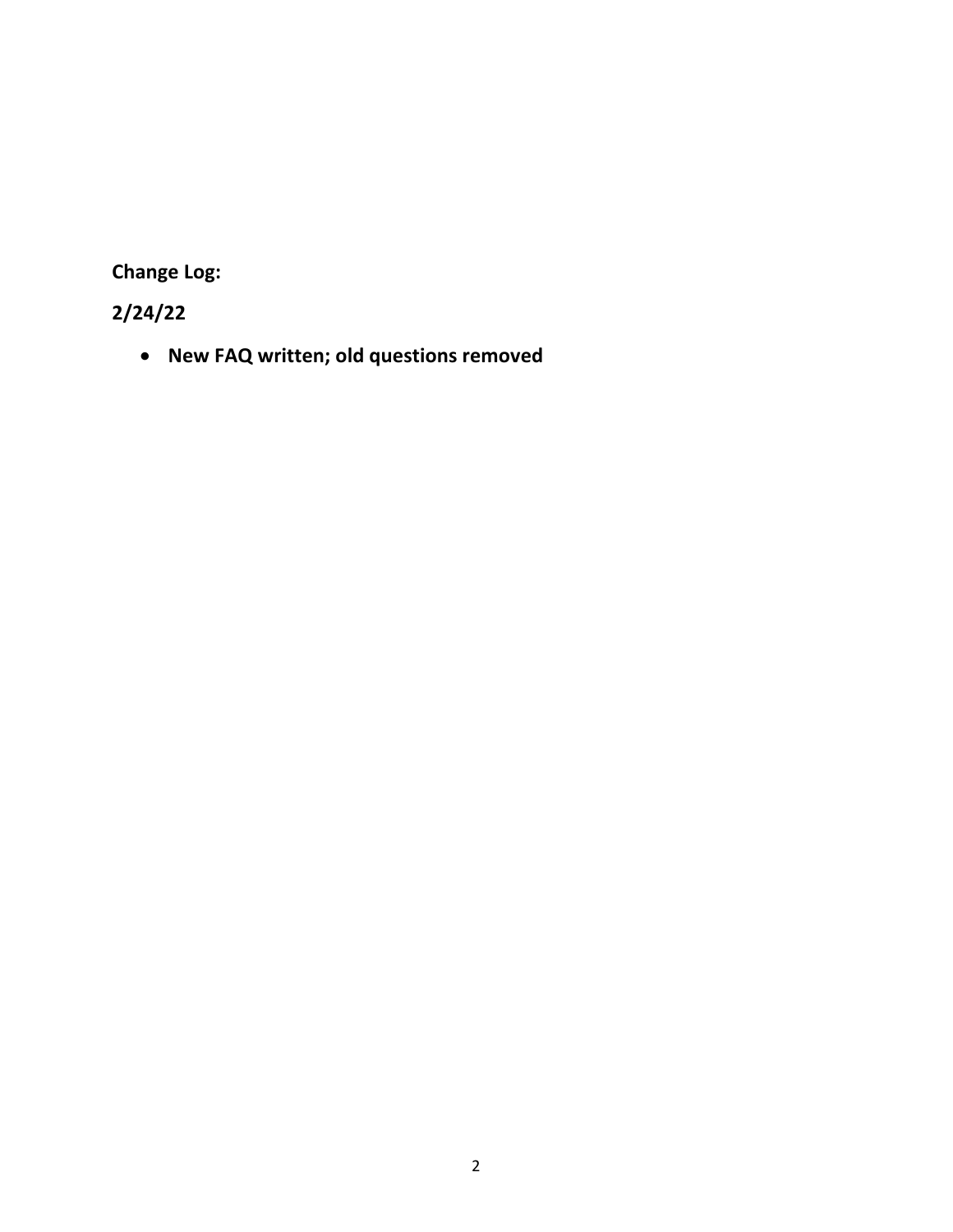| 1.  |  |
|-----|--|
| 2.  |  |
| 3.  |  |
| 4.  |  |
| 5.  |  |
| 6.  |  |
| 7.  |  |
| 8.  |  |
| 9.  |  |
| 10. |  |
| 11. |  |
| 12. |  |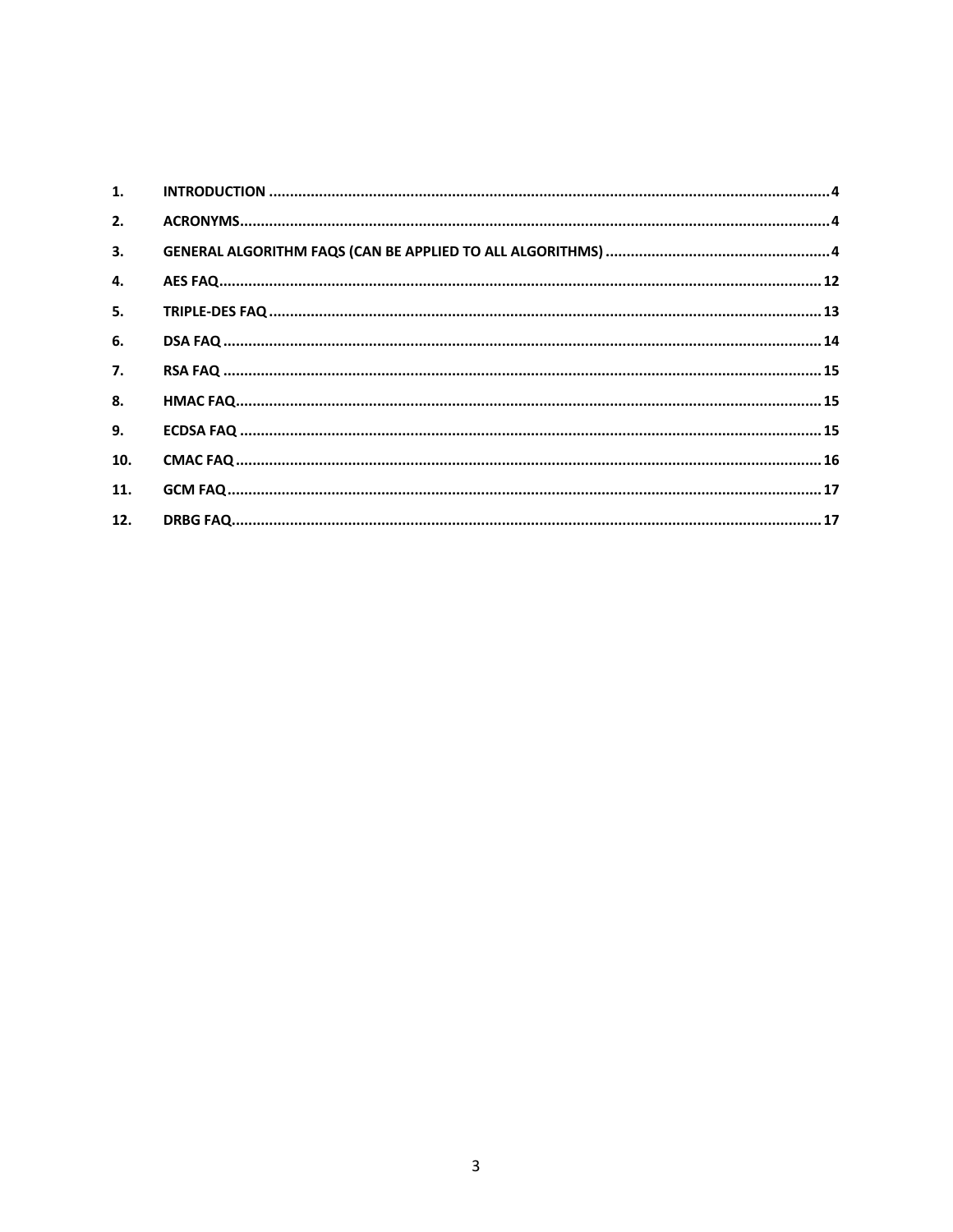## **1. Introduction**

Below is a compilation of questions received from the Cryptographic Security Testing (CST) laboratories relating to the validation of cryptographic algorithm implementations.

This is intended for use by the CST laboratories when validating cryptographic algorithms submitted by vendors. Vendors may find the information useful when developing implementations and working with the CST laboratories for cryptographic algorithm implementation validation.

## **2. Acronyms**

Selected acronyms and abbreviations used in this document are defined below.

| <b>ACVP</b>  | <b>Automated Cryptographic Validation Protocol</b> |
|--------------|----------------------------------------------------|
| <b>ACVTS</b> | Automated Cryptographic Validation Test System     |
| <b>CAVP</b>  | Cryptographic Algorithm Validation Program         |
| <b>CST</b>   | Cryptographic Security Testing                     |
| IG           | <b>Implementation Guidance</b>                     |
| OE           | <b>Operating Environment</b>                       |
|              |                                                    |

## **3. General Algorithm FAQs (Can be applied to all algorithms)**

## *GEN.0 Where can I find the list of all supported algorithms?*

The list of all supported algorithms can be found at https://pages.nist.gov/ACVP/#supported. The ACVTS production environment /algorithms endpoint can also be queried to provide a list of all supported algorithms (see https://pages.nist.gov/ACVP/draft-fussell-acvp-spec.html#namealgorithms).

## *GEN.1 Where can the documentation for the ACVP, ACVTS, and the supported algorithms be found?*

The documentation for ACVP can be found at https://pages.nist.gov/ACVP/draft-fussell-acvpspec.html. ACVTS documentation is at https://github.com/usnistgov/ACVP/wiki and https://github.com/usnistgov/ACVP-Server/wiki. The documentation for supported algorithms is at https://pages.nist.gov/ACVP/#supported.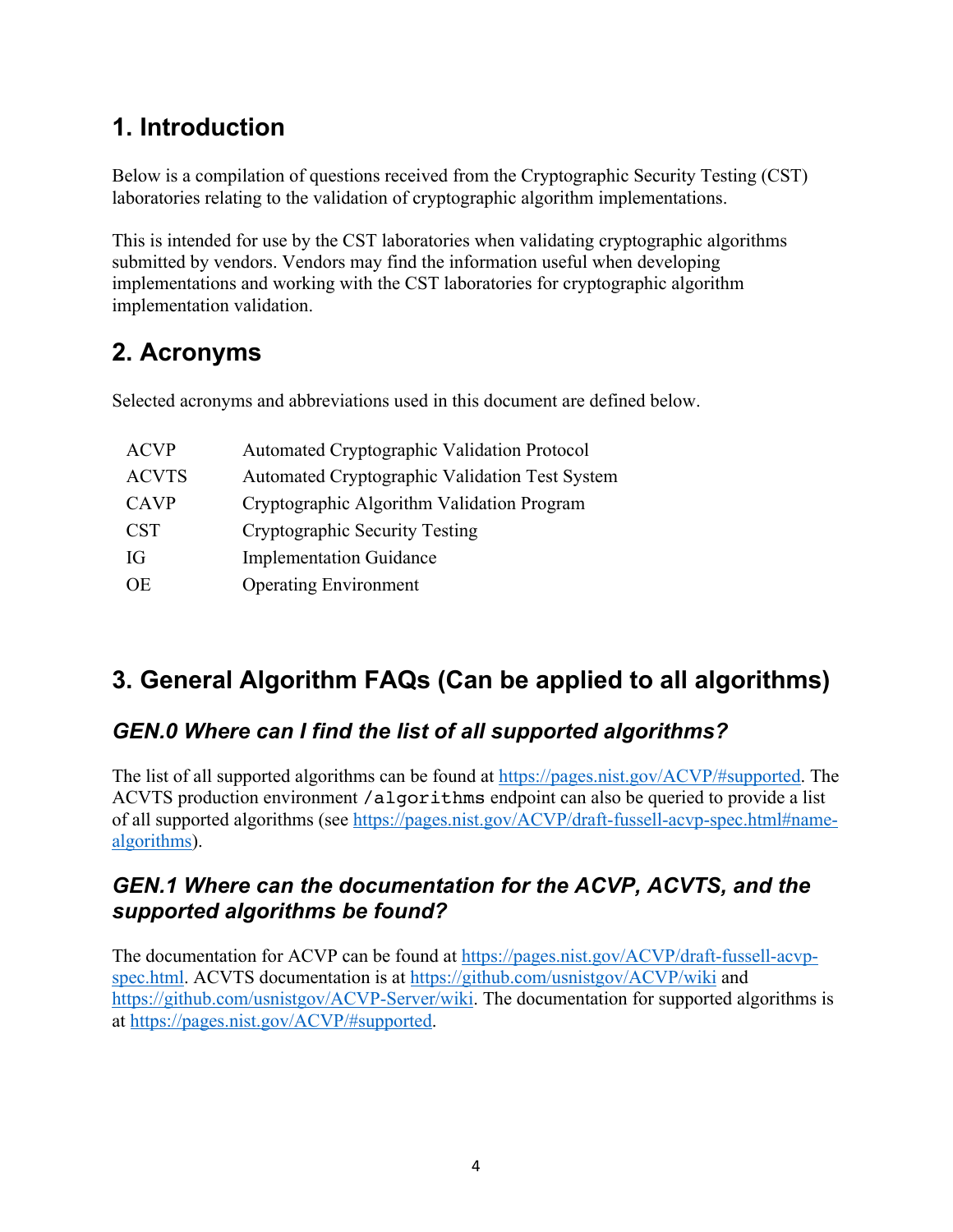## *GEN.2 Is it acceptable if an implementation of an algorithm is presented in such a manner that the end user using the implementation must make calls to several functions in order to perform a major function of the algorithm (for example, Signature Generation)?*

Generally, no. NIST expects that all the parts of an implementation of an algorithm will be contained within one executable (or its equivalent in firmware or hardware) and that one call to the algorithm implementation will determine which of the underlying functions are executed, how these underlying functions are executed, and in what order these functions are executed. For example, in a PKCS1.5 implementation, as the PKCS#1 v2.1 document states, we would expect that a call to RSASSA-PKCS1-V1\_5\_SIGN would call EMSA\_PKCS1\_V1\_5\_ENCODE and RSASP1. The ACVTS testing has been designed to assure that the functionality of the underlying functions within an algorithm implementation is operating correctly. If all the parts are supplied to an end user with the ability to put them together any way possible, there is no guarantee that they will be called in the order specified by the standard for that algorithm. Therefore, we cannot validate this implementation as a completed implementation. Providing instructions in the Security Policy as to the fixed order of operations of component functions is also not acceptable.

However, there are cases where two or more distinct entities in a system cooperate to execute an algorithm, such as the case of a smart card and a smart card reader. In this case the functions that comprise the digital signature algorithm are divided between the two parts of the system, card and reader, and the order of operations is fixed so that there is no way for the component functions of the algorithm to be called out of order.

The testing of individual algorithm components was introduced in 2011. Several situations have led to this new type of testing. For example, PIV cards have limited processing space and therefore some parts of the algorithm are performed off card.

In the case of FIPS 180 and FIPS 202 that define the SHA family of hash functions, a common implementation interface uses Init, (at least one) Update, and Final as three successive calls. This is an allowed exception to this rule. The same exception applies to FIPS 198 that defines HMAC, and SP 800-185 that defines eXtensible Output Functions (XOFs).

Where the standard identifies individual operations that comprise the cryptographic operation, such as SP 800-90A for DRBG, follow the requirements of the standard.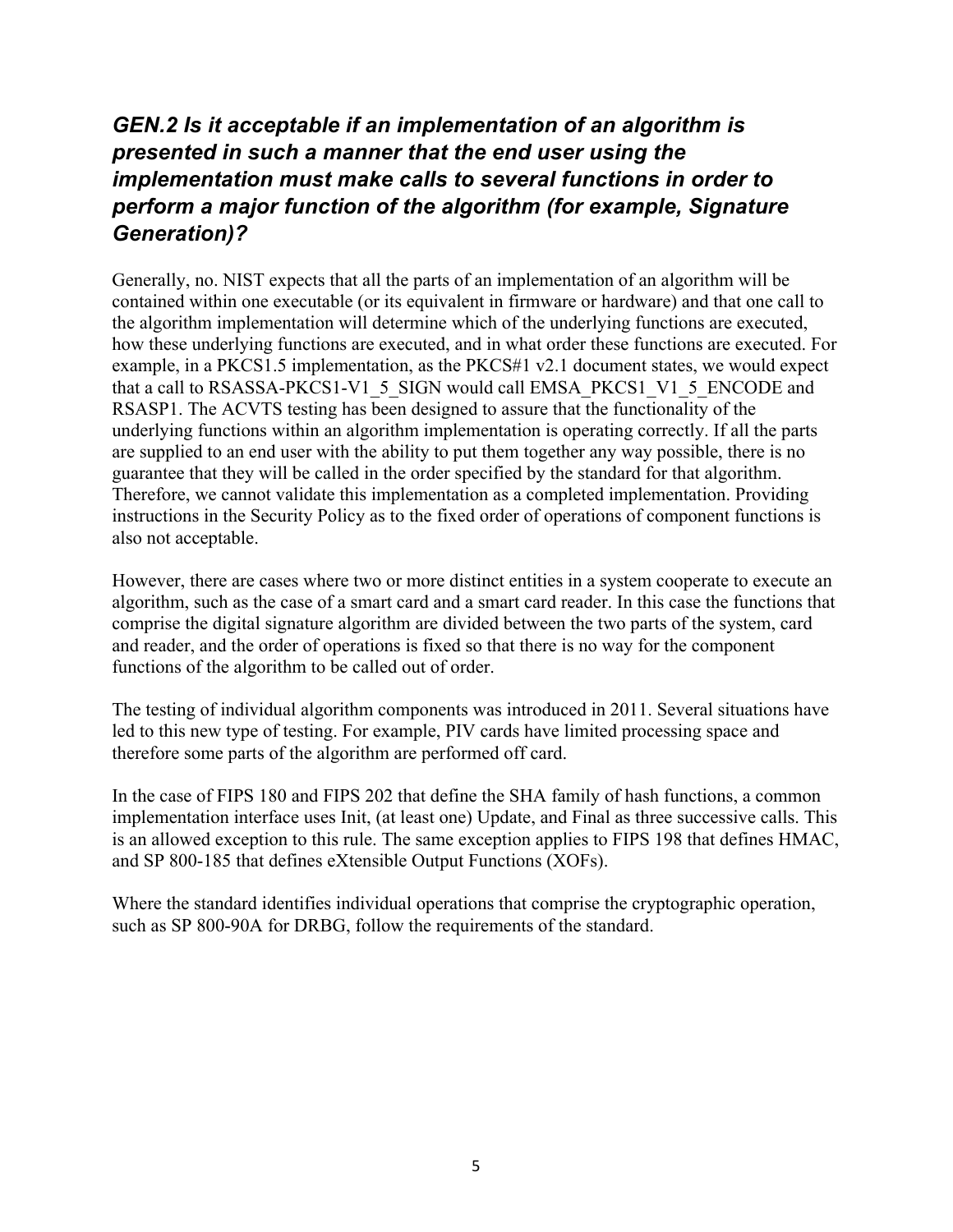### *GEN.5 Are there any prerequisites to having some algorithms validated?*

Yes. Some cryptographic algorithms make use of other cryptographic algorithms. For example, HMAC makes use of SHA. In such cases, the underlying algorithms must be tested in addition to testing the algorithm itself. The reason for this is that the tests for the original algorithm test the algorithm specifications, components, features, and/or functionality of that algorithm while relying on the correctness of the underlying algorithms. They focus on testing the original algorithm and do not adequately test the underlying algorithms. For example, the validation tests for HMAC thoroughly test the HMAC processing, but they do not thoroughly test the underlying SHA implementation. Therefore, SHA validation tests need to be performed as a prerequisite to the HMAC validation testing to provide this assurance for the underlying SHA implementation.

As of the date of this FAQ's writing, CAVP plans to create a page accessible from https://csrc.nist.gov/projects/cryptographic-algorithm-validation-program to map ACVTSsupported algorithms to their prerequisites.

### *GEN.6 An algorithm implementation has restrictions on its use because of the application that contains it. For example, an AES-CCM implementation adheres to an additional standard that limits AAD fields. Can I validate the algorithm implementation?*

There are two major ways for an algorithm implementation to have restrictions on its use. The first is through limiting sizes of data or input for specific application. A common case here is only allowing complete bytes of data to be hashed, rather than any number of bits that FIPS 180- 4 supports. This is allowed and covered by many algorithm validation tests. If a specific size or combination of parameters is not available for an algorithm implementation, please contact the CAVP. The second way is by requiring specific fields to have additional structure not specified in the NIST standard. This may be the case when adhering to an additional standard beyond just the NIST standard such as for a protocol. In this case, the CAVP attempts to support many common protocols for testing beyond the base algorithm implementation. It is encouraged to ensure the base algorithm implementation is available for testing. If it is not available, other means can be taken to ensure the algorithm implementation is tested to receive a validation. Contact the CAVP for these cases.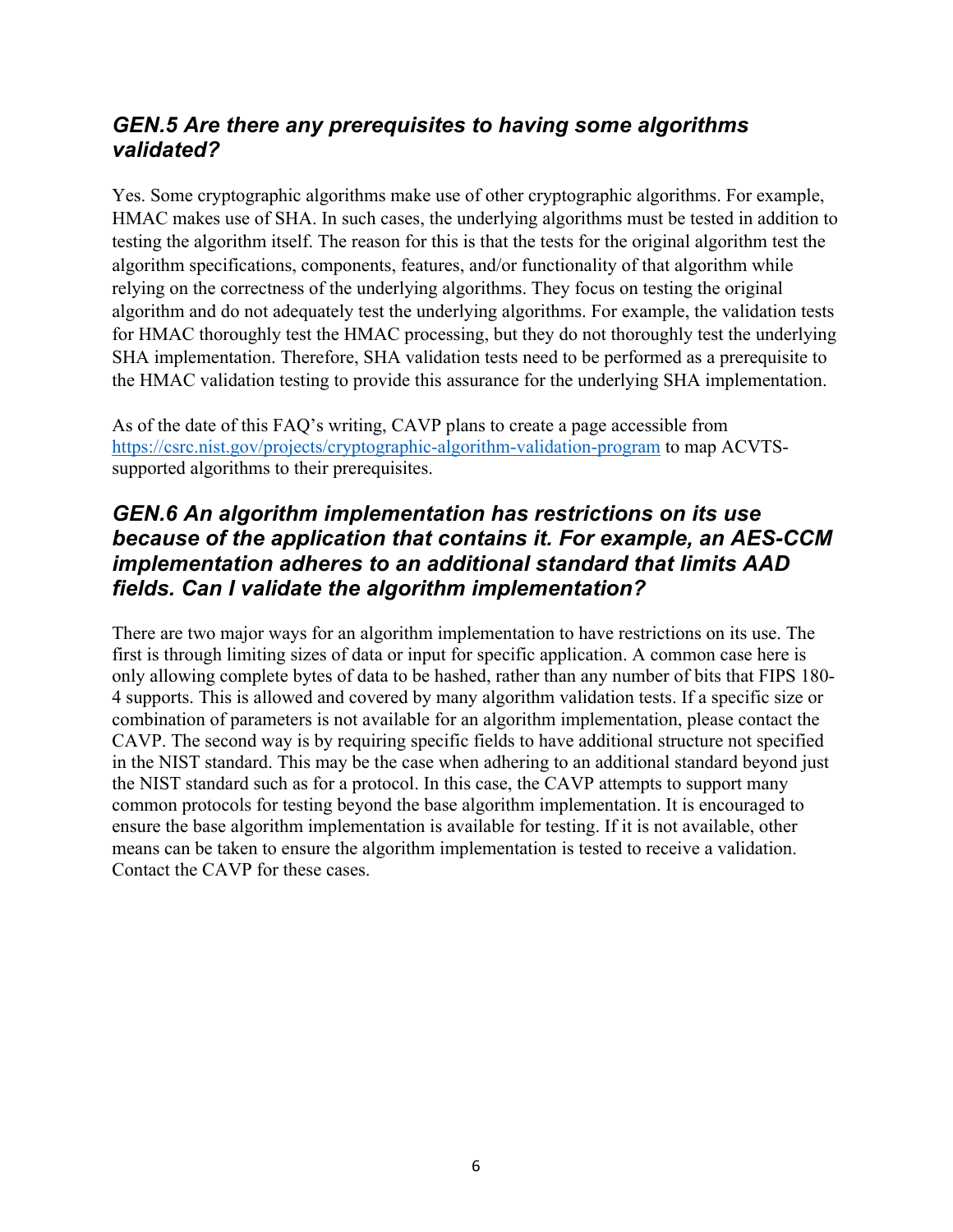#### *GEN.7 Guidance on the relationship between the operating environment for cryptographic algorithm implementation validations and the operating environment for cryptographic modules.*

FIPS 140-3 IG 2.3.A, Binding of Cryptographic Algorithm Validation Certificates, identifies the configuration control and operational environment requirements for the cryptographic algorithm implementation(s) embedded within a cryptographic module when the latter is undergoing testing for compliance to FIPS 140-3. This IG includes the following statement:

For a validated cryptographic algorithm implementation to be embedded within a software, firmware or hardware cryptographic module that undergoes testing for compliance to FIPS 140- 3, the following requirements must be met:

- 1. the implementation of the validated cryptographic algorithm has not been modified upon integration into the cryptographic module undergoing testing; and
- 2. the operational environment under which the validated cryptographic algorithm implementation was tested by the CAVP must be identical to the operational environment that the cryptographic module is being tested under by the CST laboratory.

Please refer to FIPS 140-3 IG 2.3.A for more information. The corresponding reference for FIPS 140-2 is IG 1.4.

## *GEN.8 What should be done if an algorithm implementation is housed on two different version numbers of a chip?*

Generally, any two implementations of an algorithm that have different version numbers must be validated separately regardless of the physical differences. Two test sessions must be generated by ACVTS to test the two operating environments. However, the vendor is not required to choose a packaged IC as the physical boundary. The CAVP allows validation of a die, so if a die is validated for an algorithm or algorithms, then any packaged ICs that contain the die do not need to be validated again for the same algorithms.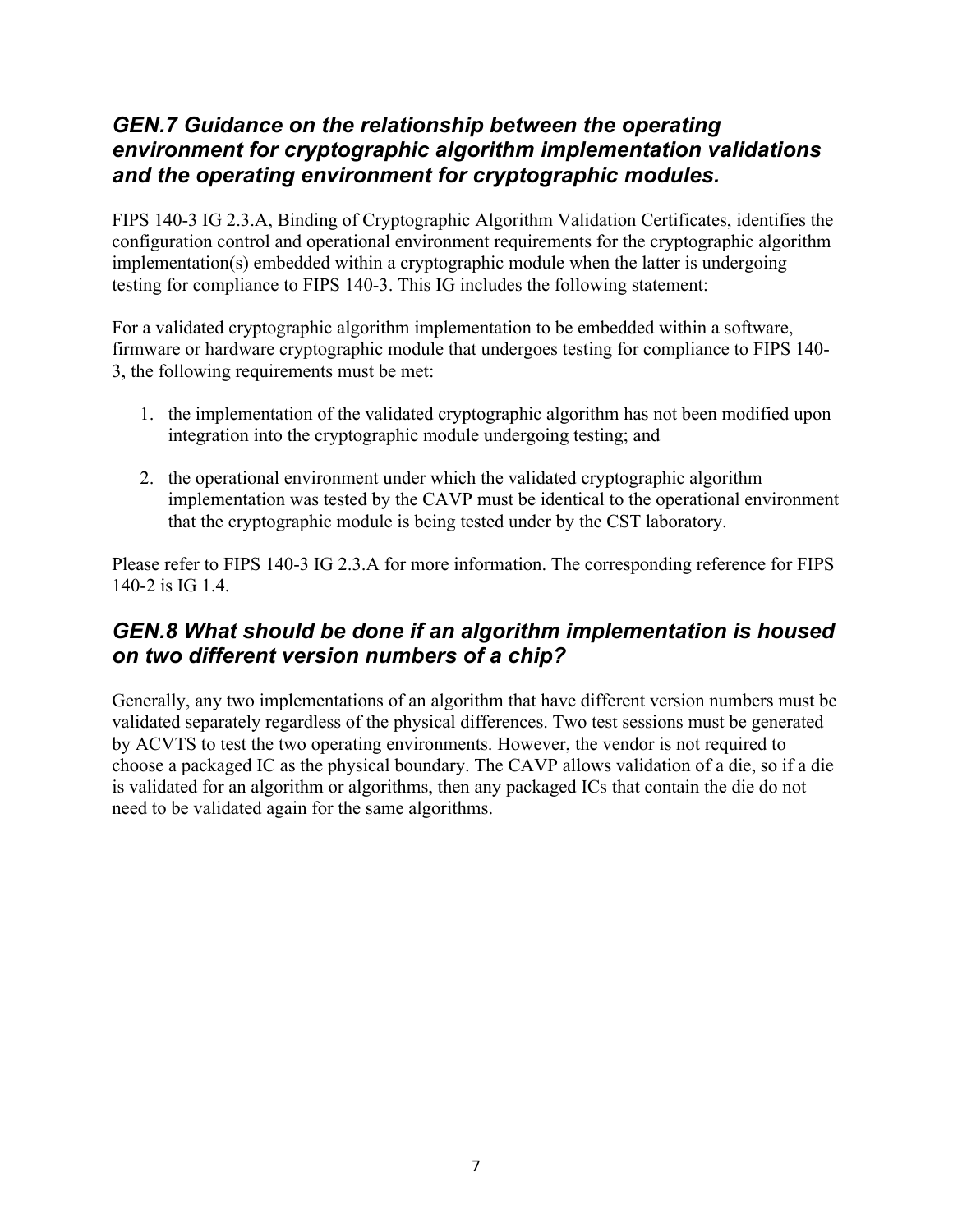### *GEN.9 Suppose an algorithm implementation has been validated. What happens when a change is made inside the implementation's boundary? It is claimed that no cryptographic functions were changed. Is the algorithm validation still valid?*

No. Any change inside the defined boundary of the implementation creates a new implementation, which must be validated. It does not matter what the change is.

For a software algorithm, CAVP validates the binary executable or dynamic library that contains the executable code of the algorithm implementation. The implementation's boundary is effectively the entire binary file that contains the algorithm implementation. So, if that binary file is different, the algorithms in it must be tested again. It does not matter what the change is. Even if the algorithm source code has not changed, the algorithm implementation needs to be retested.

## *GEN.10 If a vendor claims that their implementation runs on multiple operating systems, how should this be validated?*

CAVP validations list the operating system and processor, known as the operating environment (OE), on which the testing was conducted. Only the OEs that are tested appear on the validation certificate and can be referenced in module validation. One set of tests is required for each OE to appear on the validation certificate. The OE(s) used for CMVP module validation must match the OE(s) used for algorithm validation.

A vendor is allowed to test on more OEs than required if it so chooses.

### *GEN.11 A vendor has indicated that the version number of a previously validated algorithm implementation has changed. They indicate that nothing within the algorithm implementation boundary has been changed. What should be done?*

The laboratory would need to verify that none of the code within the algorithm boundary has been modified. The appropriate request to NIST ACVTS would be made by the laboratory requesting an update to the implementation name.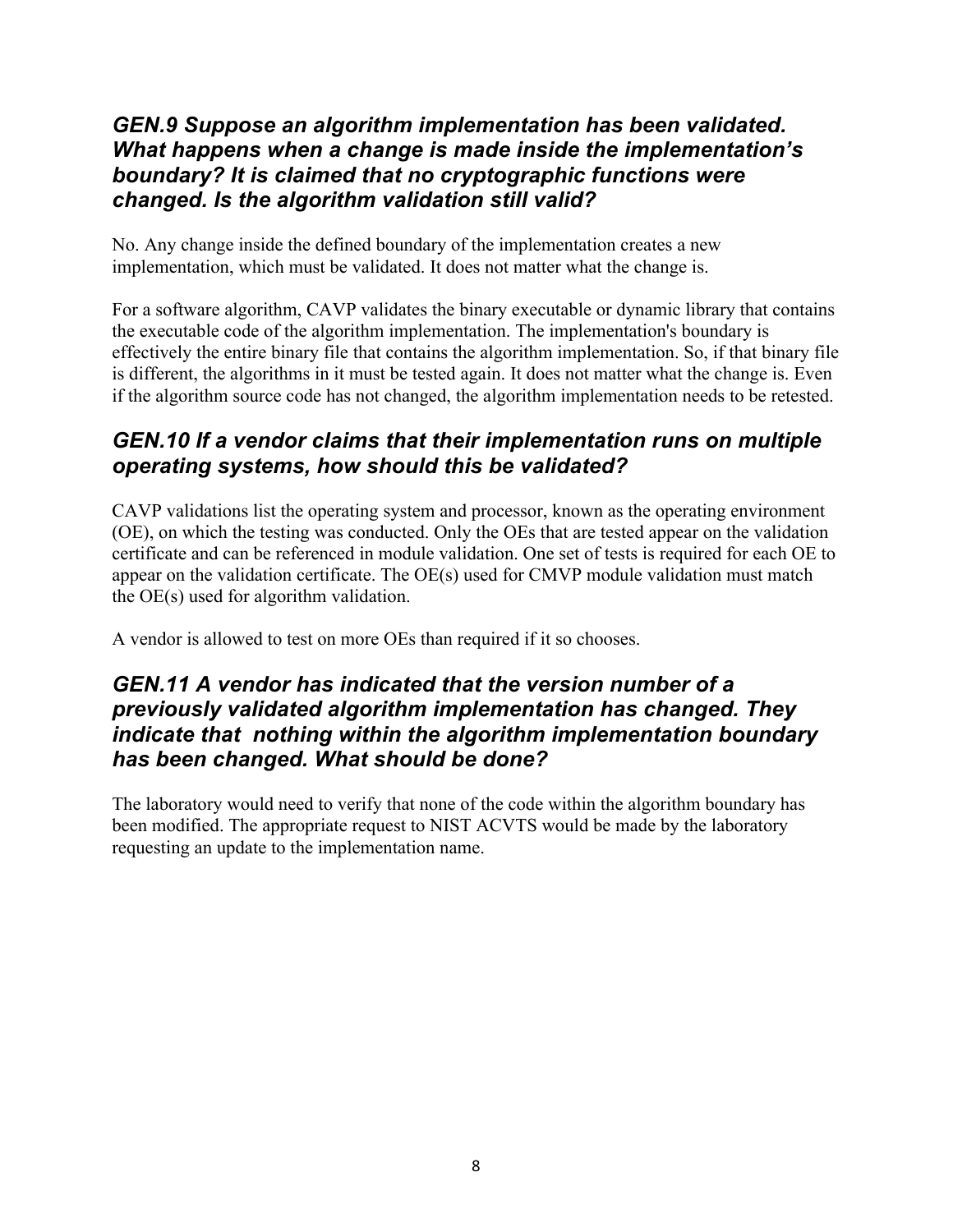## *GEN.12 What information is required in the Operational Environment?*

When submitting the algorithm test results to the CAVP, the operational environment **on which the testing was performed** must be specified. Reference FIPS 140-3 IG 2.3.A; the corresponding reference for FIPS 140-2 is IG 1.4.

For Software implementations, the following information must be listed:

1. Processor – This field shall identify the vendor, processor family, and microarchitecture. Examples that satisfy the requirement for the processor field are Intel Xeon W (Rocket Lake), ARM Cortex-R (ARMv8-R), and AMD Ryzen 5 (Zen 3).

No further specificity is required **unless** the vendor or the lab knows that the software implementation executes differently on different processors within the same family. In this case, the listing must be more specific. **AES.2** describes such a case. A vendor may also choose to be more specific than required, e.g., to gain a marketing benefit or to meet the requirements of a validation authority.

2. Operating system – This field shall identify the vendor and operating system family, or major version number where more appropriate. Examples that satisfy the requirement for the OS field are Microsoft Windows 11, Apple macOS Monterey, Red Hat Enterprise Linux 8, and Wind River VxWorks 7.

No further specificity is required **unless** the vendor or lab knows that the software implementation executes differently on different OSes within the same OS family or major version number. In this case, the listing must be more specific. A vendor may also choose to be more specific than required if so desired.

Any virtual machine (VM) used during testing shall be listed in the OS field of the Operating Environment (OE). If the VM was running between the software implementation and the OS, as in the case of a Java VM, it should be listed along with the OS using the same vendor and family/version number requirements. See **GEN.17** for the case of a VM running underneath the target OS.

For Firmware implementations, the following information must be listed:

• Processor – This field has the same requirements as the Software Processor field above.

For Hardware implementations, the environment is the actual hardware device itself. The device should be named and described when submitted to the CAVP.

If a cryptographic algorithm implementation cannot be tested in its hardware environment, per FIPS 140-3 CMVP Management Manual section 7.2 (the corresponding reference for FIPS 140- 2 is IG G.11), a simulator may be used to test the algorithm implementation. The algorithm implementation would be extracted from the rest of the hardware implementation and tested with a simulator. In this case, the implementation would be firmware and the operating environment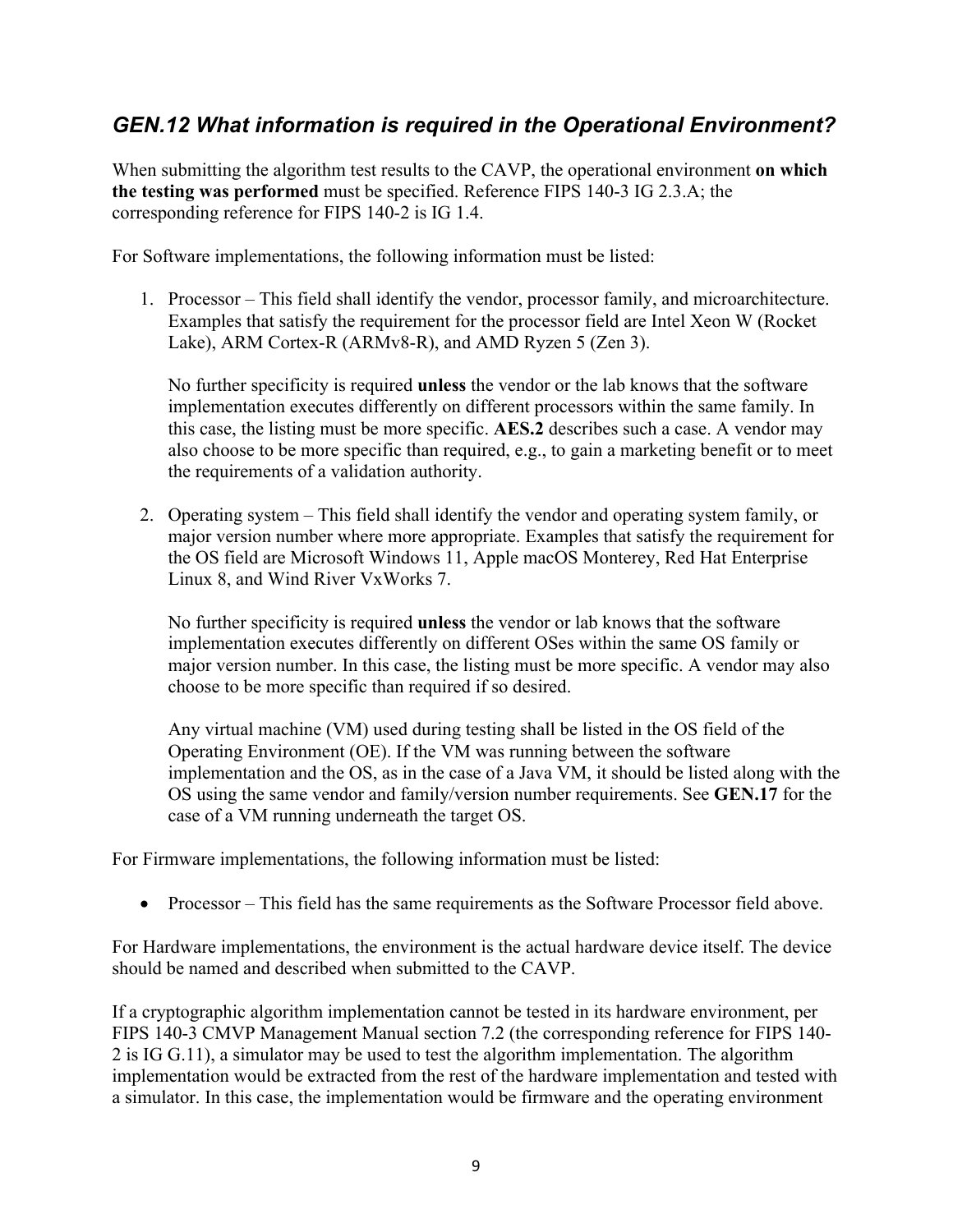would list the name of the simulator used to test the implementation. Examples of simulator names include Cadence NC- Verilog, Mentor Graphics ModelSim 10, and Synopsys VCS.

### *GEN.14 Can a vendor still get a hard copy algorithm validation certificate?*

No. Effective January 1, 2008, the Cryptographic Algorithm Validation Program (CAVP) stopped issuing algorithm validation certificates for cryptographic algorithm validations. The cryptographic algorithm implementation validation entry (found on CSRC) will serve as the official posting of the validation.

#### *GEN.17 Does CAVP allow algorithm tests to be performed on a target operating system running on top of a virtual machine? Or must the target OS be the machine's native OS? What about containers?*

The CAVP allows algorithm tests to be performed on a guest operating system running on a hypervisor; however, the full virtualization environment shall be specified in the OE listing as described below.

For a Type 1 (or native) hypervisor, where the hypervisor runs directly on the hardware, the OE listing shall include the guest OS, hypervisor, and processor using the following format: "Guest OS on hypervisor on Processor." An example is "Microsoft Windows 11 on VMWare ESXi 7.0 on Intel Xeon W (Rocket Lake)."

For a Type 2 (or hosted) hypervisor, where the hypervisor runs on a host operating system (OS), the OE listing shall include the guest OS, hypervisor, host OS, and processor using the following format: "Guest OS on hypervisor on Host OS on Processor." An example is "Microsoft Windows 11 on Parallels Desktop 17 on macOS Monterey on Intel Core i7 (Kaby Lake)."

Algorithm tests may also be performed using containers. The OE listing shall include the container, runtime, host OS, and processor using the following format: "container on runtime on host OS on processor." An example is "Ubuntu 20.04 Docker Image on Docker Engine 20 on Ubuntu 20.04 on Intel Xeon W (Rocket Lake)."

Use the wording in the formats and examples above exactly. Contact the CAVP if you have a virtualized environment that is not accurately or sufficiently described by the above.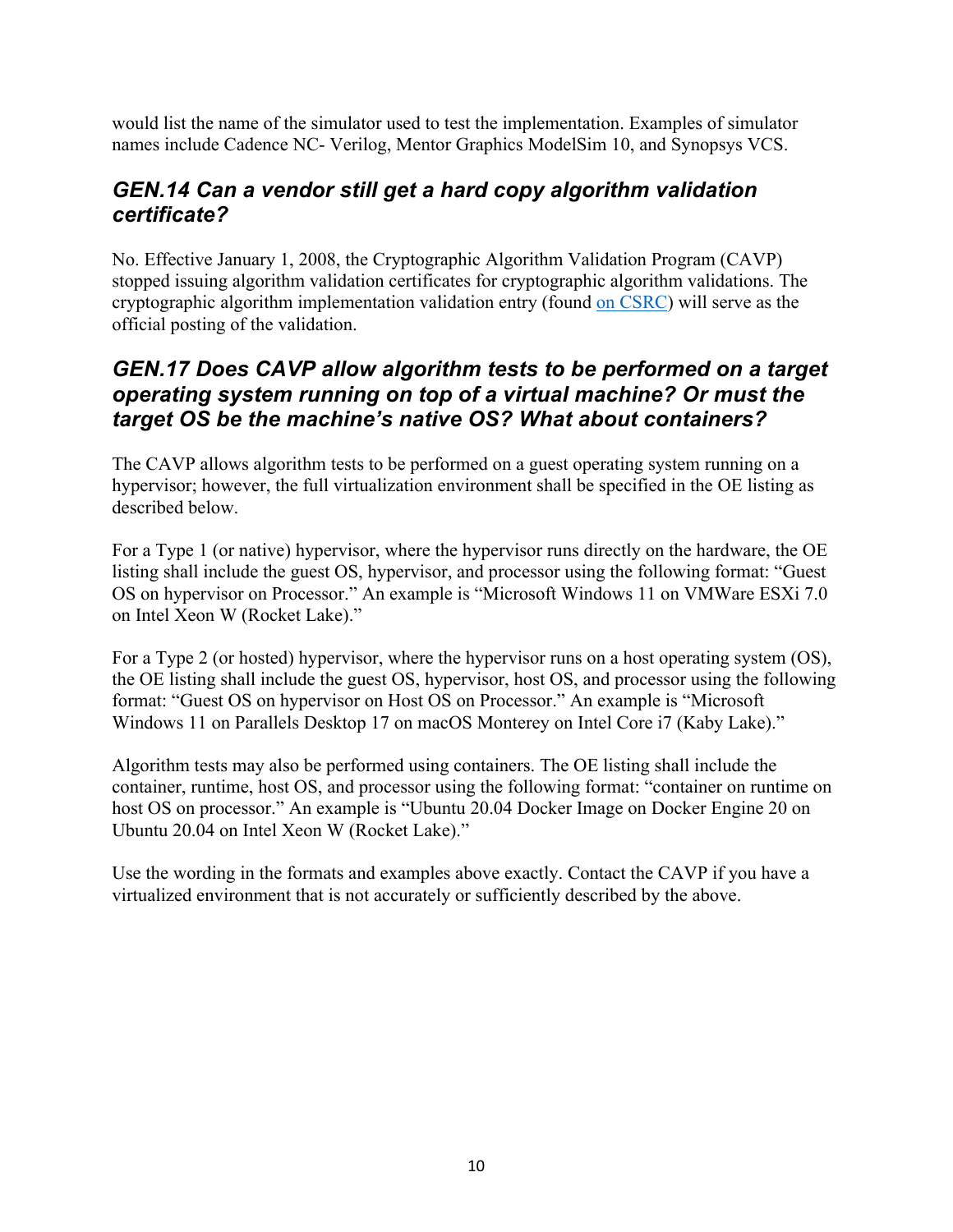*GEN.20 Source code for a cryptographic algorithm is compiled into two separate, non-identical binary files. Can the two binary (executable) files be considered a single implementation? (For example, AES is compiled statically into both an encrypted key storage system and a network encryption system inside the same product; or ECDSA verification is compiled into a pre-boot loader and into the main program that the pre-boot loader loads.)* 

No. The CAVP validation for a software or firmware implementation is specific to the binary executable file that the tested implementation resides in. Compiling the same source code into two different executables is considered two separate algorithm implementations and each one needs to be independently tested. It does not matter that the same source code is used.

### *GEN.21 Can a vendor request that an algorithm implementation be validated but not posted on the validation list until a later date?*

No. When a validation number is assigned to the implementation, it must be posted on the CAVP algorithm validation list.

If the vendor does not want this algorithm implementation to be publicly recognized until a later date, the vendor can assign a temporary implementation name when the implementation is submitted to the CAVP by the testing lab. The fact that a temporary name has been assigned to this implementation is transparent to the CAVP; the name of an algorithm implementation is the responsibility of the vendor. The rest of the implementation information displayed on CAVP web site – the vendor information, the versioning, Operational Environment, and the Description/Notes field – shall represent the information about what was tested.

Please see section 12 of the ACVP specification (https://pages.nist.gov/ACVP/draft-fussell-acvpspec.html) for how to update the information for an existing validation.

An exception to this guidance is ITAR validations. See the *CAVP Management Manual* for instructions on processing ITAR requests.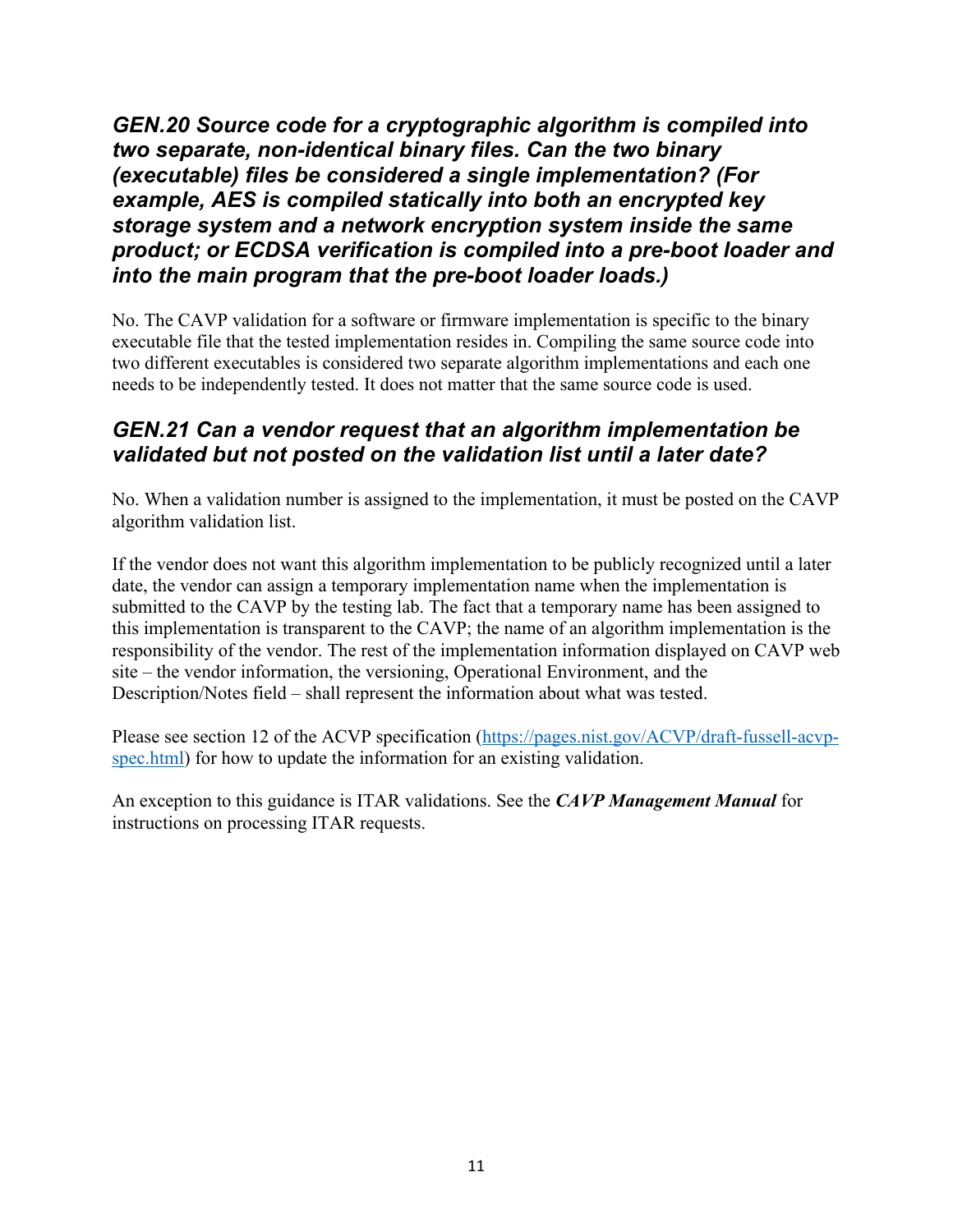#### *GEN.28 I wish to have one or more algorithms from my implementation validated on a separate certificate number from the main implementation certificate. How do I do so?*

If a user wishes to have a separate certificate for some subset of algorithms in their implementation, simply create a second implementation metadata object and certify against it.

When doing so, the user must include some differentiating information in the new implementation's name.

The following provides several examples of how a user may differentiate between the implementation names:

Original Implementation Name: Acme Crypto Module

Separate Implementation Name: "Acme Crypto Module (AES)" or "Acme Crypto Module - AES" or "Acme Crypto Module - Separate Unit Name Here"

## **4. AES FAQ**

### *AES.2 A software implementation of AES uses the AES-NI instruction set. How do I validate it?*

There are two separate cases:

- 1. The implementation relies on the AES-NI instructions and only runs on processors that support them. One set of AES test vectors is needed to validate this implementation. The OE listing for the processor must indicate that the processor supports AES-NI, e.g., "Microsoft Windows 11 on Intel Xeon W (Rocket Lake) with AES-NI."
- 2. The implementation uses AES-NI on processors that support it and does not use AES-NI (i.e., implements AES entirely in software) on processors that do not support it. Thus, there are two distinct execution paths in the code for AES depending upon whether the processor supports AES-NI. In this case, two sets of test vectors are needed to validate the implementation: one runs on a processor with AES-NI that uses the AES instructions, and one runs on a processor without AES-NI.

The above requirements apply to any mode of AES and to any algorithm that uses AES, such as the CTR\_DRBG and CMAC.

The above also applies to AES accelerator functions implemented in other processors, e.g., ARM.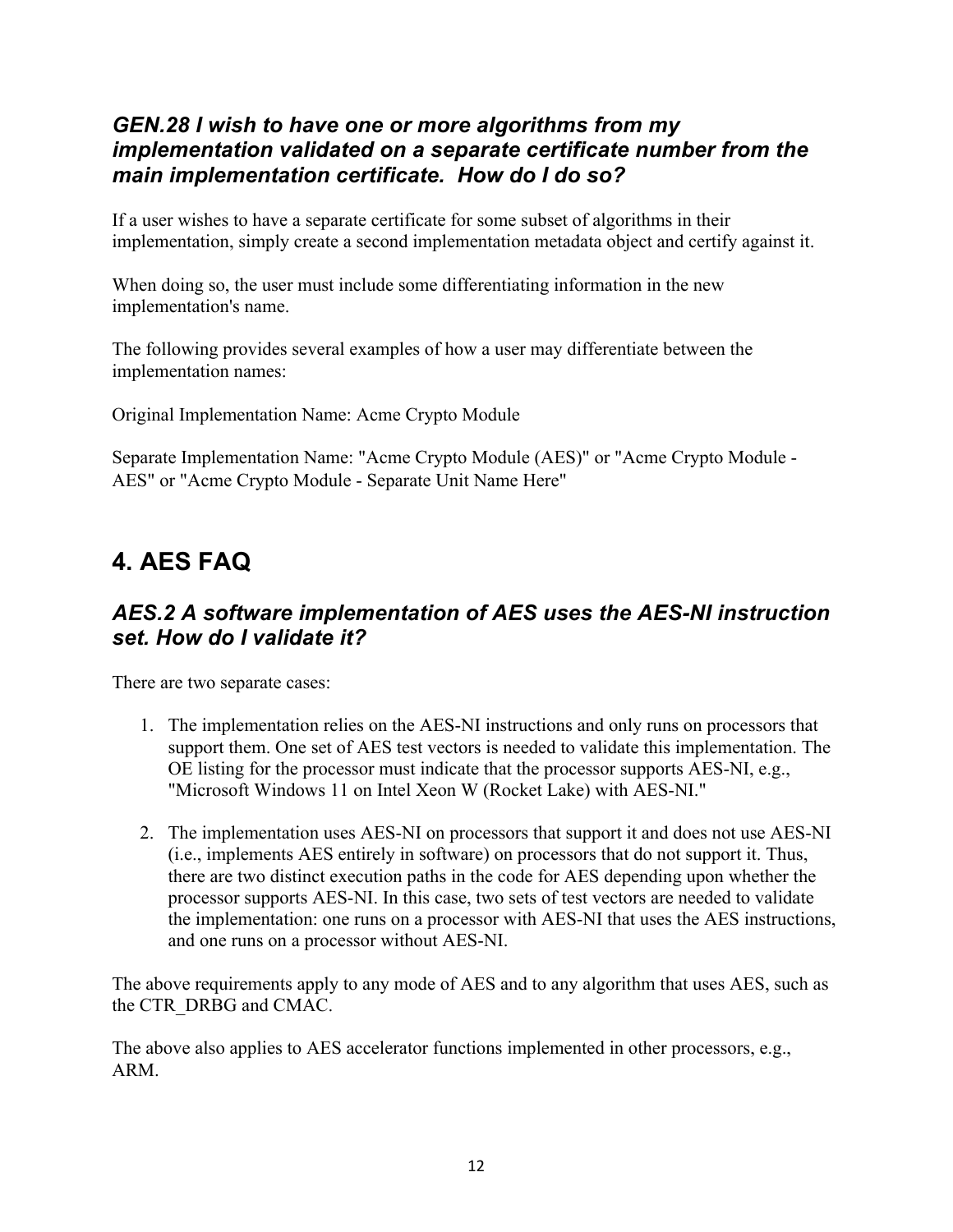## **5. Triple-DES FAQ**

### *TDES.2 Our TDES implementation does not allow the use of weak keys, but the Known Answer Tests (KATs) in the validation suite use weak keys and, therefore, the implementation needs to be able to accept them. How should we test this?*

For validation testing, tighten the algorithmic boundary so that it does not include the weak key check. Make sure the implementation does not allow weak keys outside the validation testing.

## *TDES.3 Why do the TDES Known Answer Tests (KATs) use weak keys?*

The TDES Known Answer Tests (KATs) were based on the DES KATs. Likewise, the DES KATs were based on the standard DES test set described in NIST SP 500-20, "Validating the Correctness of Hardware Implementations of the NBS Data Encryption Standard," written in 1977. These tests were generated before the realization of the weak keys. The purpose of this test is to test every element of the DES (TDES) components. When talking about the key tests, we are referring to the testing of the key permutation tables PC1 and PC2. As detailed in Section 3.1.1.3, "The Variable Key Known Answer Test for the Encryption Process" in NIST SP 800-17:

"When this test is performed for an IUT of the DES algorithm, the 56 possible basis vectors which yield unique keys are presented to PC1 verifying the key permutation, PC1. Since the key schedule consists of left shifts, as *i* ranges over the index set, a complete set of basis vectors is presented to PC2 as well, so this is verified."

## *TDES.5 After January 1, 2016, does the CAVP still have validation testing for 2-Key TDES (or Keying Option 2)?*

SP800-131A Revision 1 dated November 2015 states that, as of January 1, 2016, TDES Keying Option 2, Encrypt mode is non-compliant. TDES Keying Option 2, Decrypt mode is allowed for legacy use only.

Therefore, for 2-key TDES, the CAVP will only test the decrypt state.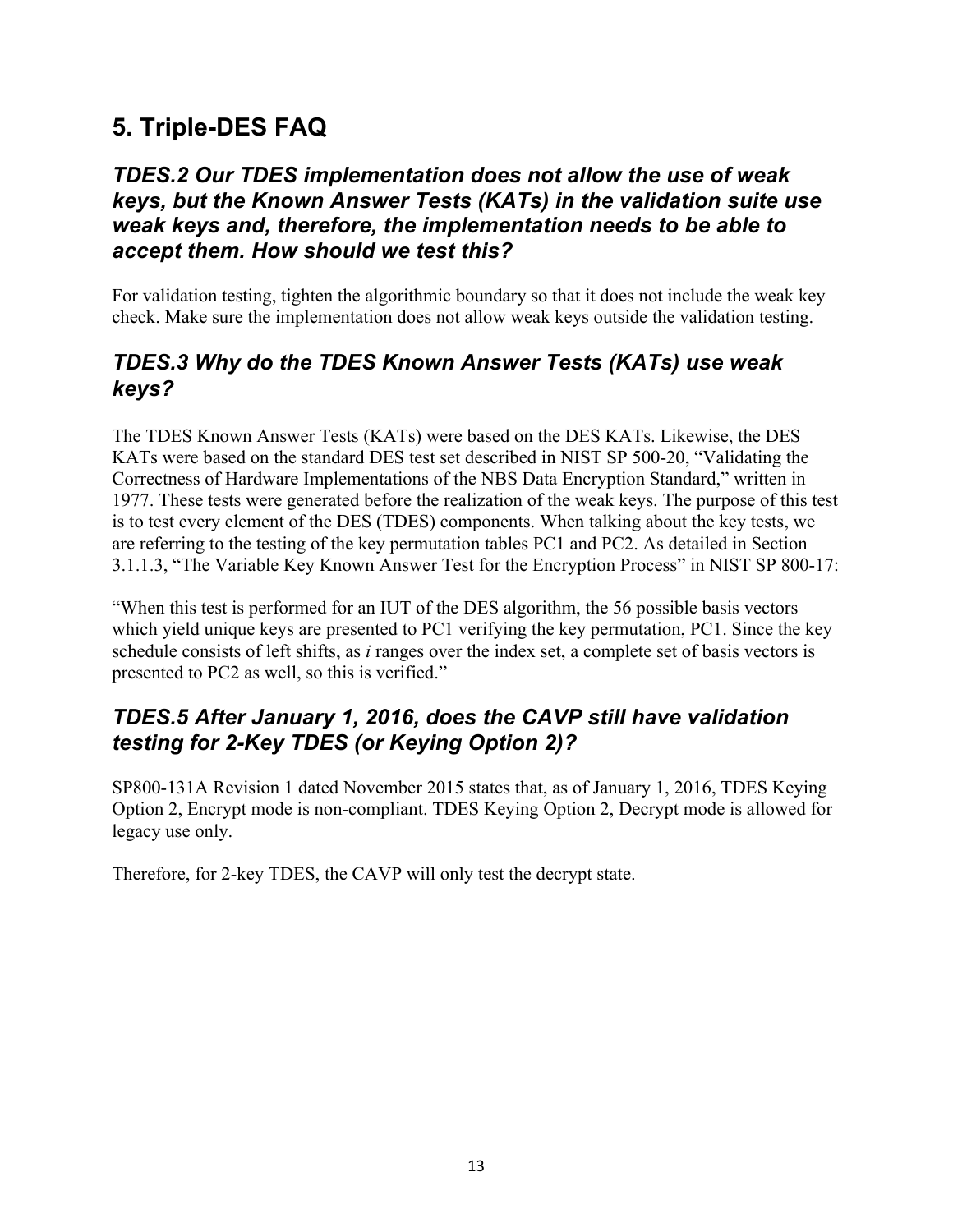## **6. DSA FAQ**

## *DSA.1 If a vendor is having problems getting one of the DSA functions to work properly, where can a known set of values be obtained to help in the testing?*

Test vectors for all validation tests for every supported algorithm can be obtained from the ACVTS Demo Server. For tests that include intermediate values, see the appropriate algorithm section at https://csrc.nist.gov/projects/cryptographic-standards-and-guidelines/example-values.

If the implementation being tested does not compute the same signature or result, then it can be concluded that there is something wrong with the vendor's implementation.

## *DSA.4 In section 4.2 Selection of Parameter Sizes and Hash Functions for DSA of FIPS 186-4 it states:*

*"When the length of the output of the hash function is greater than N (i.e., the bit length of q), then the leftmost N bits of the hash function output block shall be used in any calculation using the hash function output during the generation or verification of a digital signature."*

## *Who is supposed to do this truncation? The calling application (calling a crypto library's signature generation API) or the crypto library itself?*

If the crypto library is the implementation getting validated, then the entire digital signature (generation or verification) algorithm needs to be performed within the crypto library. This means that the crypto library must execute all the applicable shall statements, including the truncation of the hash function output.

If the crypto library is not the complete implementation and the calling application calls the hash function separately from the signing function, it is the application's responsibility.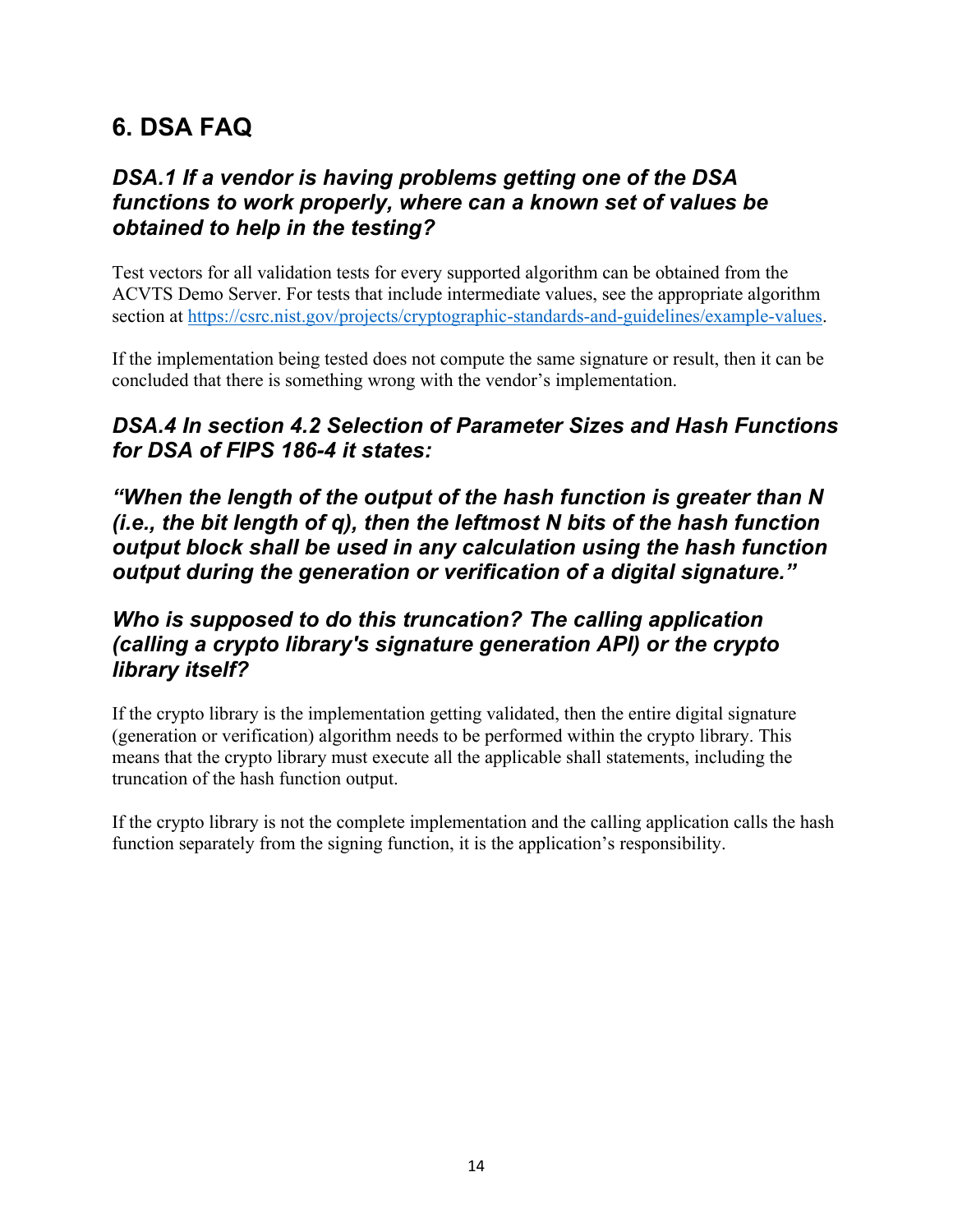## **7. RSA FAQ**

## *RSA.1 If a vendor is having problems getting one of the RSA functions to work properly, where can a known set of values be obtained to help in the testing?*

Test vectors for all validation tests for every supported algorithm can be obtained from the ACVTS Demo Server. For tests that include intermediate values, see the appropriate algorithm section at https://csrc.nist.gov/projects/cryptographic-standards-and-guidelines/example-values.

If the implementation being tested does not compute the same signature or result, then it can be concluded that there is something wrong with the vendor's implementation.

## **8. HMAC FAQ**

## *HMAC.4 If an HMAC implementation uses a SHA implementation that cannot be accessed independent of HMAC, does the SHA algorithm have to be tested? Why?*

Yes. SHA testing is a prerequisite of HMAC testing. When an implementation of the HMAC algorithm is validated, the CAVP requires that the SHA algorithm used by the HMAC implementation be validated.

HMAC algorithm implementations rely on the correctness of the underlying SHA implementation used. The HMAC testing alone does not provide adequate testing of the SHA algorithm; the HMAC tests focus on testing the HMAC processing only. As this is the case, CAVP requires testing of the underlying SHA implementation and SHA is considered a prerequisite for HMAC testing.

This requirement cannot be bypassed.

See GEN.5 for more information about algorithm prerequisites.

## **9. ECDSA FAQ**

## *ECDSA.3 Can an ECDSA implementation be validated if it does not use any NIST-recommended curves?*

No. To validate an implementation of ECDSA, the algorithm implementation must implement at least one NIST-recommended curve. It can have non-recommended NIST curves if there is at least one NIST-recommended curve.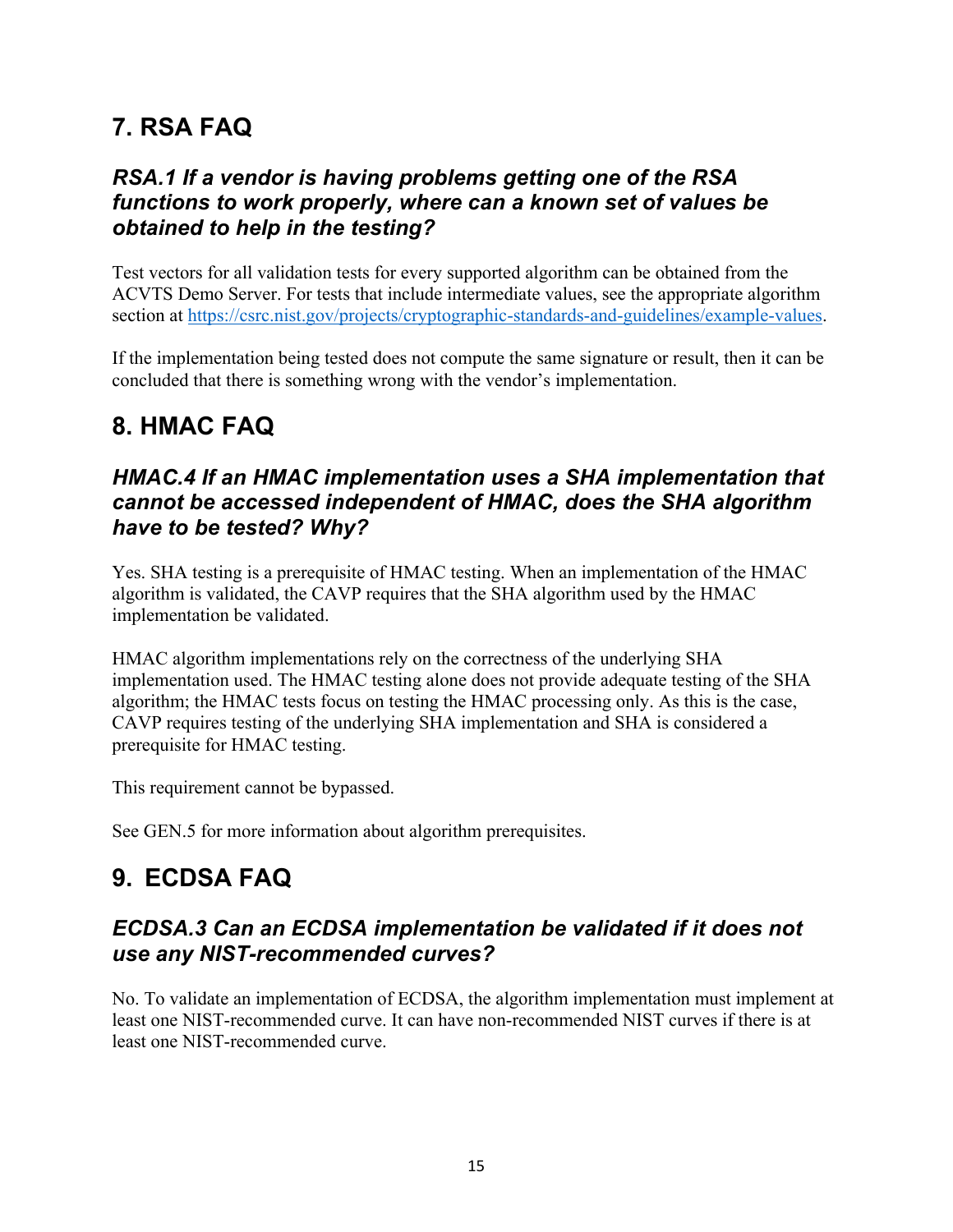*ECDSA.6 In section 6.4 ECDSA Digital Signature Generation and Verification of FIPS 186-4 it states:* 

*"When the length of the output of the hash function is greater than the bit length of n, then the leftmost n bits of the hash function output block shall be used in any calculation using the hash function output during the generation or verification of a digital signature. "* 

#### *Who is supposed to do this truncation? The calling application (calling a crypto library's signature generation API) or the crypto library itself?*

If the crypto library is the implementation getting validated, then the entire digital signature (generation or verification) algorithm needs to be performed within the crypto library. This means that the crypto library must execute all the applicable shall statements, including the truncation of the hash function output.

If the crypto library is not the complete implementation and the calling application calls the hash function separately from the signing function, it is the application's responsibility.

## **10. CMAC FAQ**

## *CMAC.3 After January 1, 2016, does the CAVP still have validation testing for CMAC using 2-Key TDES?*

SP800-131A Revision 1 dated November 2015 states that, as of January 1, 2016, TDES Keying Option 2, encrypt mode is non-compliant.

Therefore, the testing of CMAC encrypt, i.e., gen, using 2-Key TDES is no longer available. Testing of CMAC decrypt, i.e., ver, using 2-Key TDES is available.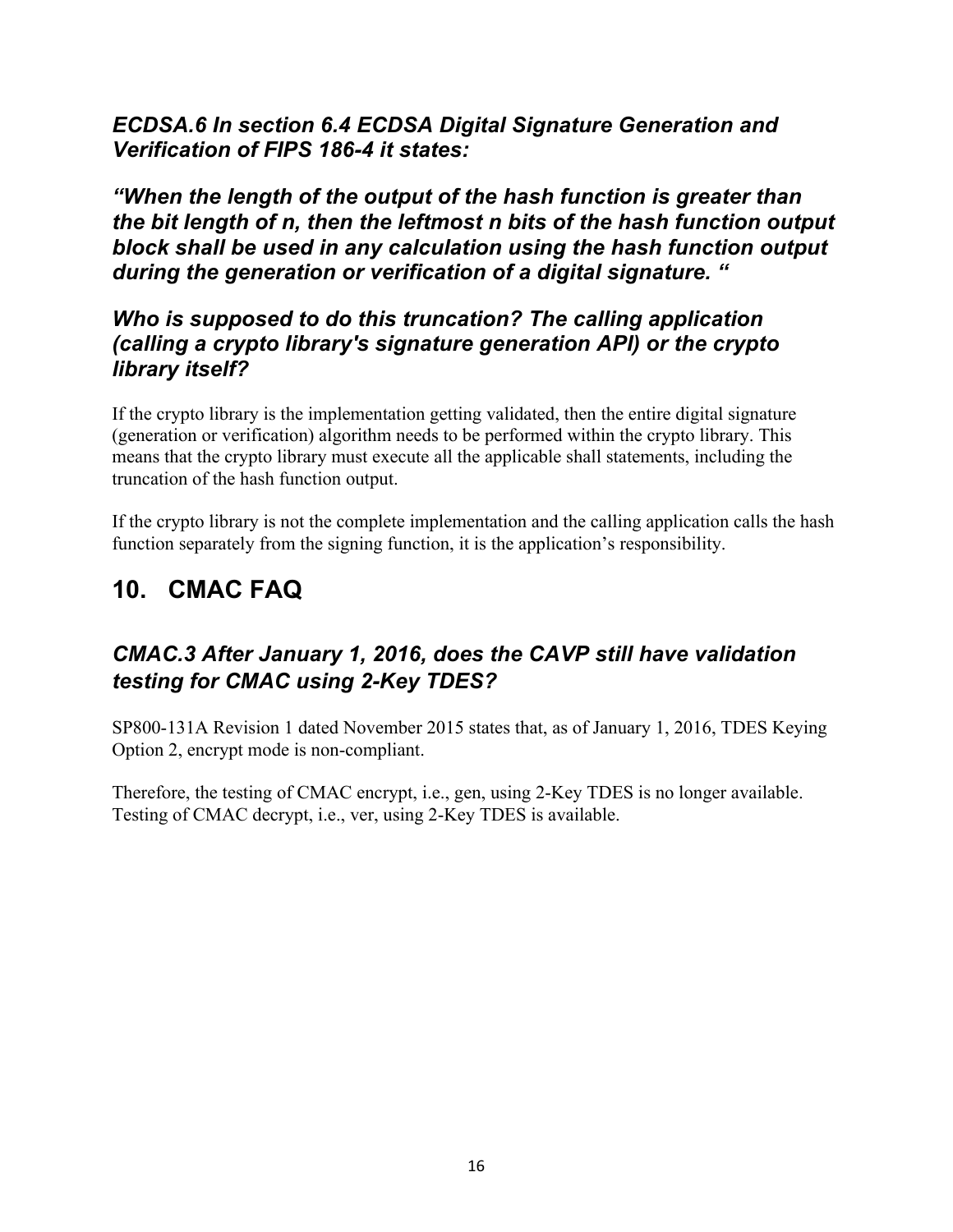## **11. GCM FAQ**

### *GCM.3 Why does CAVP allow testing for an externally generated IV when Section 9.1 of NIST SP 800-38D says the module must generate IVs within the module boundary? (FIPS 140-3 IG C.H has a similar statement; the corresponding reference for FIPS 140-2 is IG A.5).*

The CAVP validates cryptographic algorithm implementations, not cryptographic modules. The cryptographic algorithm boundary does not have to be the same as the cryptographic module boundary. In many cases the cryptographic algorithm implementation is itself a module, but in other cases it is part of (i.e., a component of) a cryptographic module. Thus, for example, a validated AES GCM implementation could be combined with a validated approved RBG implementation that will generate IVs in a crypto module. The requirements in Section 9.1 of NIST SP 800-38D apply to a cryptographic module and module validation under FIPS 140-3, as does the similar text in FIPS 140-3 IG C.H. The corresponding reference for FIPS 140-2 is IG A.5

## **12. DRBG FAQ**

## *DRBG.1 Is ANSI X9.62-2005 DRBG the same as NIST SP 800-90A HMAC\_DRBG?*

Yes, they are the same. NIST SP 800-90A has a nonce as one of the inputs to the instantiate function, which is not in ANSI X9.62-2005. However, NIST SP 800-90A Section 8.6.7 specifies that additional entropy input can be used in place of a nonce, making it the same as ANSI X9.62- 2005. An implementation of an ANSI X9.62-2005 DRBG can be validated by passing the CAVP HMAC\_DRGB tests.

## *DRBG.3 Does CTR\_DRBG use AES (or TDES) in counter mode or, as NIST SP 800-90Ar1 Sections 10.2.1 and 10.3.3 seem to indicate, in ECB mode?*

In AES counter mode (or TDES counter mode), the forward cipher function (sometimes called the encrypt function) has a counter value as the input instead of plaintext (ECB mode), a chained ciphertext value (CBC mode), or some other value. The counter has an initial value, not necessarily 0, and is incremented between calls to the forward cipher function. NIST SP 800- 90Ar1 Section 10.2.1.5.1 Step 4 implements the counter mode.  $\nabla$  is the counter; it is incremented at the beginning of each pass through the loop. The Block\_Encrypt (forward cipher function) operation is performed on the counter and the result is appended to the end of the temp bitstring.

The only difference between how counter mode is used here and how it is used for encryption is that when used for encryption, the result of the "encrypt counter" operation is XOR'ed with the plaintext. Here, inside the DRBG, we are not encrypting anything, so result is returned as